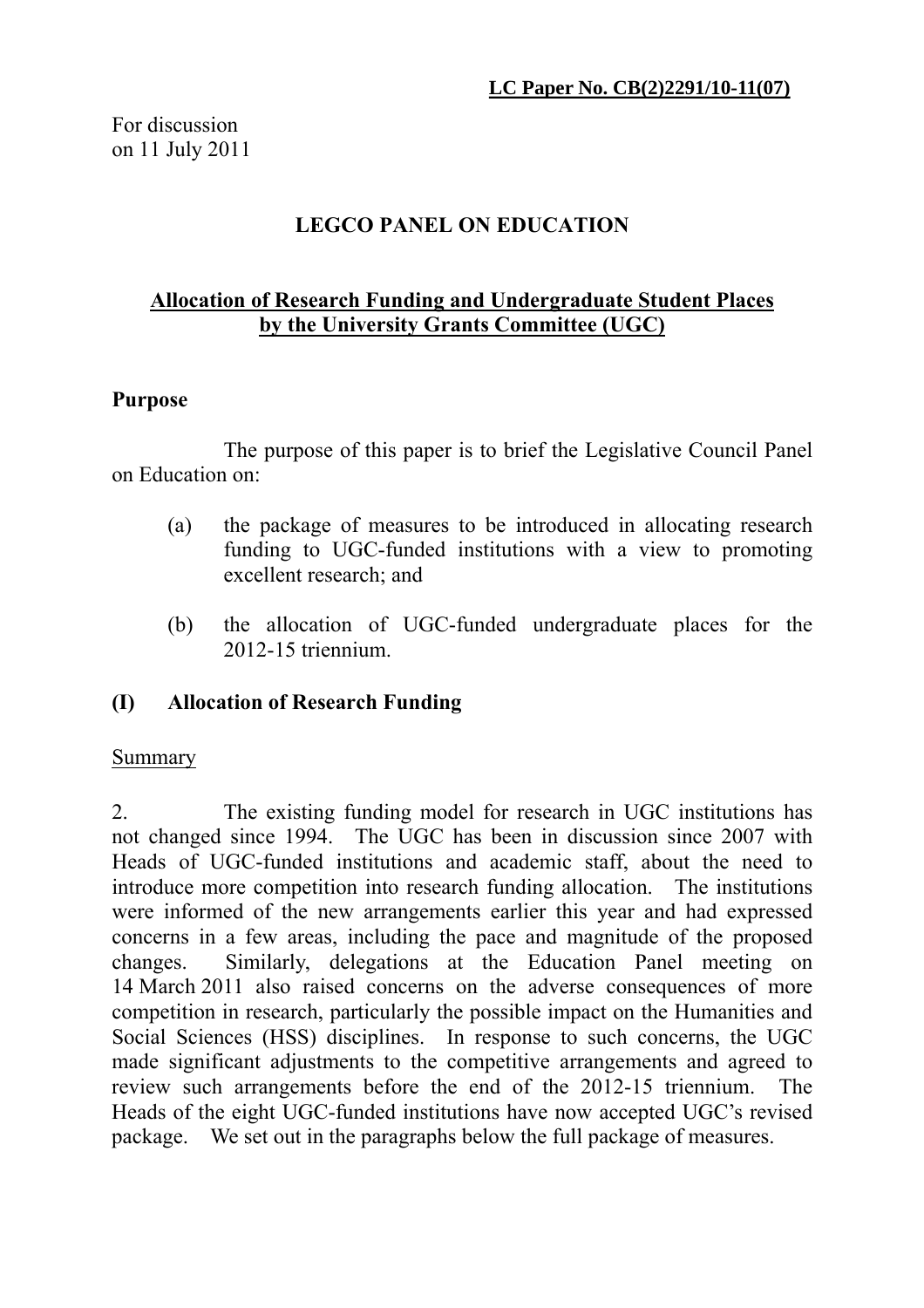3. The revised package proposes that over a period of nine years, 12.5% (about \$1.35 billion) of the Block Grant (or half of the research portion) will be progressively awarded on a competitive basis by reference to the success of individual institutions in peer reviewed Research Grants Council's (RGC) funding schemes. Funding allocated to an institution will continue to be at the disposal of its Head of Institution to disburse as he/she thinks fit, as in the current case.

# Need for Sound Allocation Mechanism

4. The UGC believes that two factors are crucial to excellent research: the quantum of research funding and an appropriate mechanism to allocate limited funding to the most promising and highest quality research.

5. Outstanding research drives innovation and contributes to society and the economy. All UGC-funded institutions have indicated that they aspire to be able to compete with the best in the world. Given finite resources, it is essential to allocate research funding in ways that drive excellence.

# Broad Distribution of Research Funding at Present

6. Overall, the Government currently provides annual funding of \$4.9 billion for research through the UGC, as follows:

- (a) \$2.7 billion as the research portion of the Block Grant;
- (b) \$1.4 billion on research postgraduate places (in respect of teaching portion of the Block Grant); and
- (c) \$0.8 billion as RGC project funding.

The UGC has successfully lobbied the Government on the establishment of the Research Endowment Fund, which has increased annual RGC project funding by about \$200 million. In addition, with effect from 2011/12, annual project funding will increase by some \$200 million for the Theme-based Research Scheme. As a result, the UGC has secured an annual increase of at least \$400 million for research funding for institutions.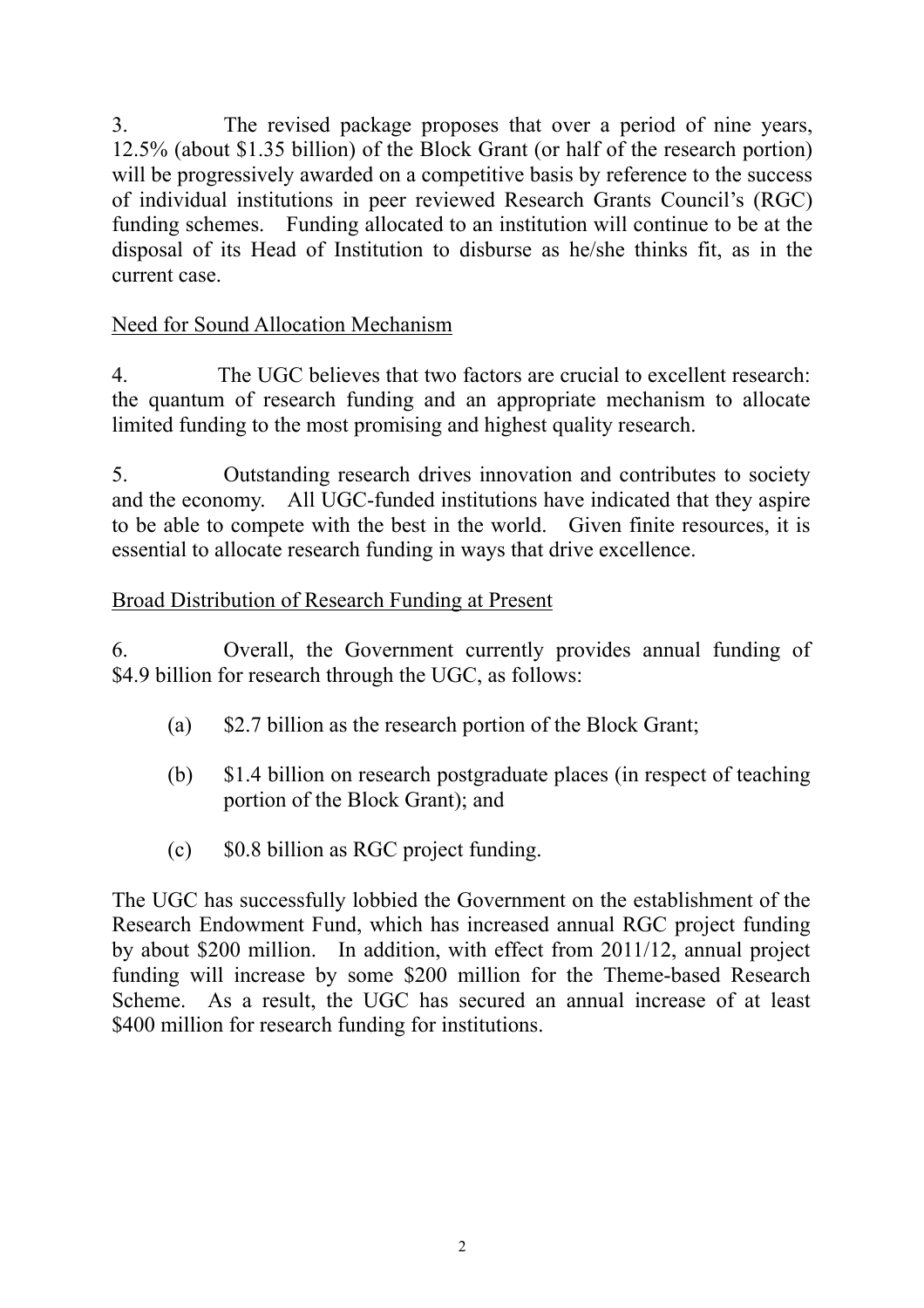# Research Postgraduate Places

7. There is general agreement among institutions that the allocation of research postgraduate places must be placed on competitive basis: currently almost all research postgraduate places are allocated on a historical basis. The UGC's intention is that within five years from 2012/13, 50% of all research postgraduate places will be allocated either through direct competition or by reference to other competitive schemes. Heads of Institutions have indicated support of such approach.

# Research Portion of the Block Grant

8. The UGC considers that the current allocation of the research portion of the Block Grant does not adequately capture vitality in the system, nor reflect the true costs of carrying out research won through the RGC. The UGC sees a need to progressively award 12.5% of the Block Grant on a more competitive basis over a period of nine years. This will be done by reference to the success of individual institutions in peer reviewed RGC funding schemes. In so doing, Hong Kong will become more in line with other jurisdictions doing excellent research.

9. Institutions agreed that more competition would benefit our higher education sector, but were concerned about their ability to cope with the pace and the magnitude of this change. To address institutions' concerns, the UGC has modified its original plan to the following:

- (a) of the 25% of the Block Grant earmarked for research, half (i.e. 12.5%) will be allocated on a competitive basis over a period of nine years. Broadly speaking, the maximum variable funding an institution's management needs to take account of in the first year of the 2012-15 triennium is 1.3% of its Block Grant, the second year 2.6% and the third year 3.9%, even if the institution does not get any successful proposals from RGC;
- (b) the other half of the 25% (i.e. also 12.5%) of the Block Grant will continue to be distributed amongst the institutions with reference to the results of the Research Assessment Exercise; and
- (c) the UGC will review the elements of the scheme, including the pace of change, before the end of the first triennium (*i.e.* 2015) so that appropriate adjustments can be considered in a timely manner.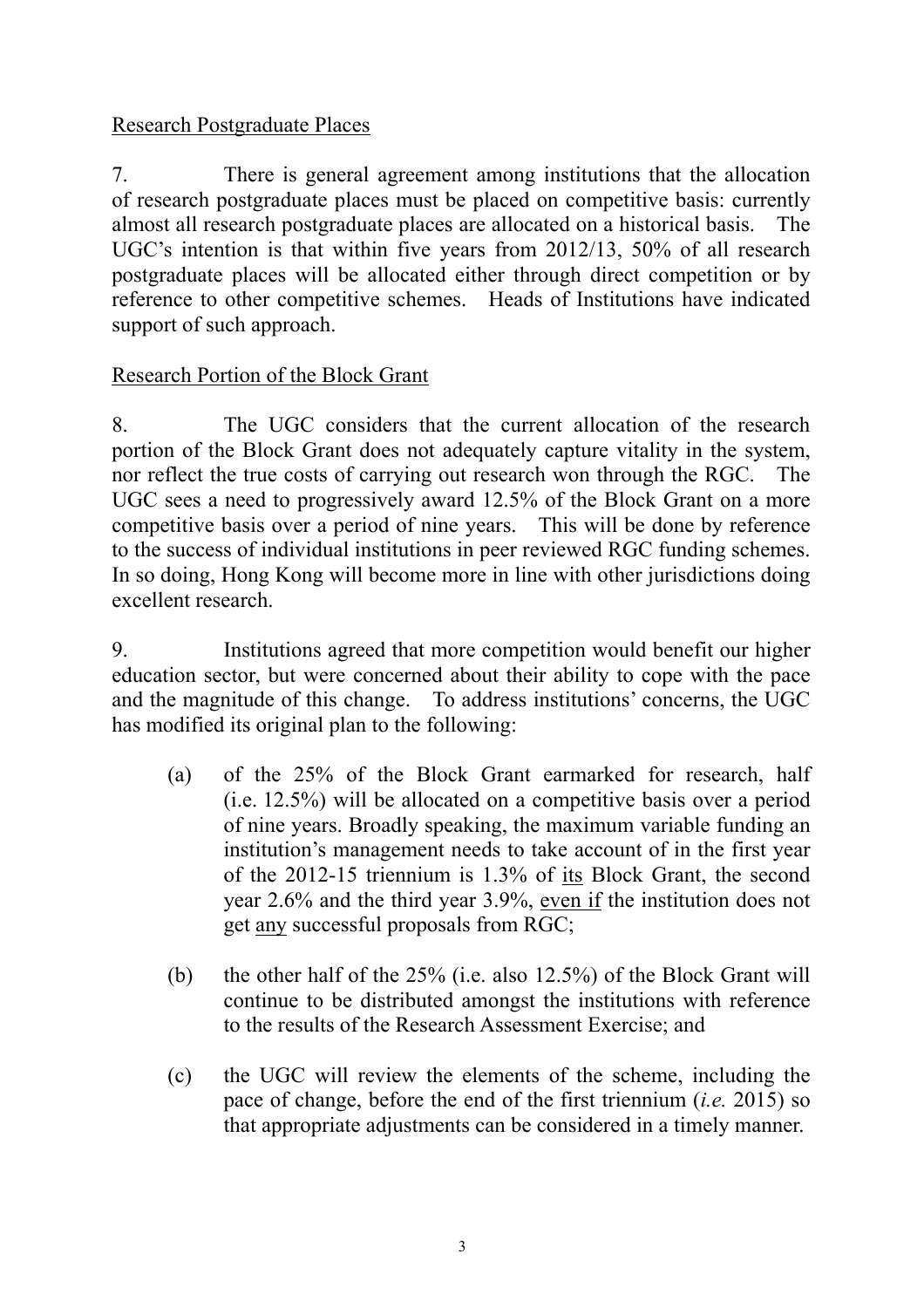Humanities and Social Sciences (HSS)

10. To ensure that HSS research will have the potential to flourish, UGC will implement the following measures:

- (a) a premium will be introduced to the allocation of the research portion of the Block Grant for HSS;
- (b) additional funding of \$20 million per year will be provided to the RGC to improve its funding arrangements for HSS academics, through expansion in the scope and duration of the teaching relief grants, and the introduction of a new fellowship scheme for outstanding academics in HSS disciplines; and
- (c) indirect/on-costs for RGC projects will be implemented in such a way that 50% will be disbursed as Principal Investigator's costs and 50% as on-costs (both to be allocated directly to the institution concerned), as against the current arrangement of all as on-cost. This will be to the advantage of HSS projects which have smaller grants on average. HSS projects will get a larger share of indirect/on-costs under the new arrangement.

# Early Career Scheme

11. The RGC plans to implement an Early Career Scheme with funding of up to \$100 million to ensure that more research funding will be provided to nurture junior/new academics, including those in HSS.

12. The aim of all these changes is that in the long term, institutions which undertake excellent research will be rewarded promptly and provided with adequate indirect/on-costs to undertake excellent research.

# A New Research Assessment Exercise

13. At the request of institutions, the UGC will conduct a new Research Assessment Exercise within the 2012-15 triennium to sharpen the measurement of research inputs and outputs in order to form the basis for the distribution of the Research Portion of the Block Grant. The UGC will further consult the institutions on this matter.

14. To facilitate Members' reference, further details of the foregoing initiatives are set out in **Annex A**.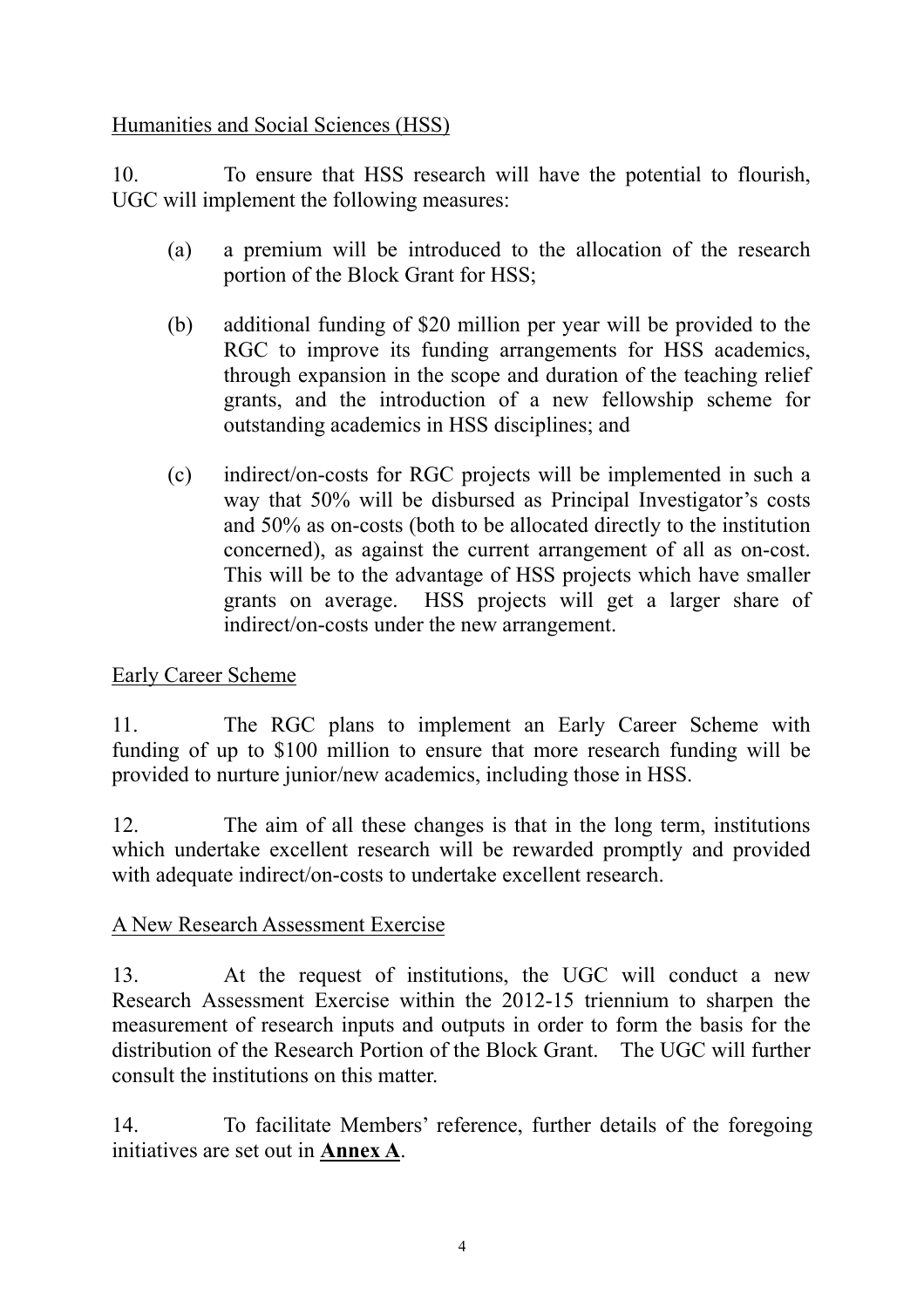15. The UGC emphasizes that it does not favour one form of research over the other (e.g. basic research as against applied research; HSS as against non-HSS; small projects as against big projects). The only goal is to achieve excellence via competition.

# **(II) Allocation of Undergraduate Student Places for UGC-funded Institutions for the 2012-15 Triennium**

16. The UGC conducts academic planning and recurrent grants assessment with its funded institutions on a triennial basis. The forthcoming funding period is 2012/13 to 2014/15 (the 2012-15 triennium). As in previous periods, the UGC requires institutions to submit Academic Development Proposals (ADPs) setting out their plans for the 2012-15 triennium.

## Academic Development Proposals Exercise and Competitive Allocation

17. The exercise primarily focused on strategic issues and the performance of the institutions rather than a high level of detail of individual programme offerings. Given the finite number of publicly-funded student places, we need to have a mechanism to re-distribute places from time to time to facilitate institutions to stay competitive and be consistent with their role and fit-for-purpose. The mechanism also should allow institutions to review their discipline offerings: confirming current programmes, introducing new ones, and phasing-out obsolete ones. It must be stressed that the exercise is not to push institutions artificially to develop new programmes, or needlessly to slim or eliminate existing programmes. How the institutions wish to arrange their academic portfolio and offering is entirely a matter of institution autonomy.

18. As part of the ADP exercise, a small number of the First-Year-First-Degree (FYFD) places will be allocated through the Competitive Allocation Mechanism – a performance-based allocation mechanism adopted since the 2009-12 triennium. Under the mechanism, each institution needs to set aside  $6\%$ <sup>1</sup> of its FYFD places to a central pool, for subsequent possible re-distribution among institutions to reflect comparative merits among themselves as assessed against agreed criteria. In the process, institutions needed to strategically review their academic profile and identified and prioritised areas of programmes considered fit for slimming or expanding that would be conducive to enhancing and sharpening their role. The remaining bulk (i.e. 94%) of their FYFD places is unaffected.

 $\overline{a}$ 1 Lingnan University was required to set aside 4% of its FYFD places because of its "small size". Separately, the competitive allocation mechanism was not applied to those academic programmes that were subject to the Administration's manpower planning requirement.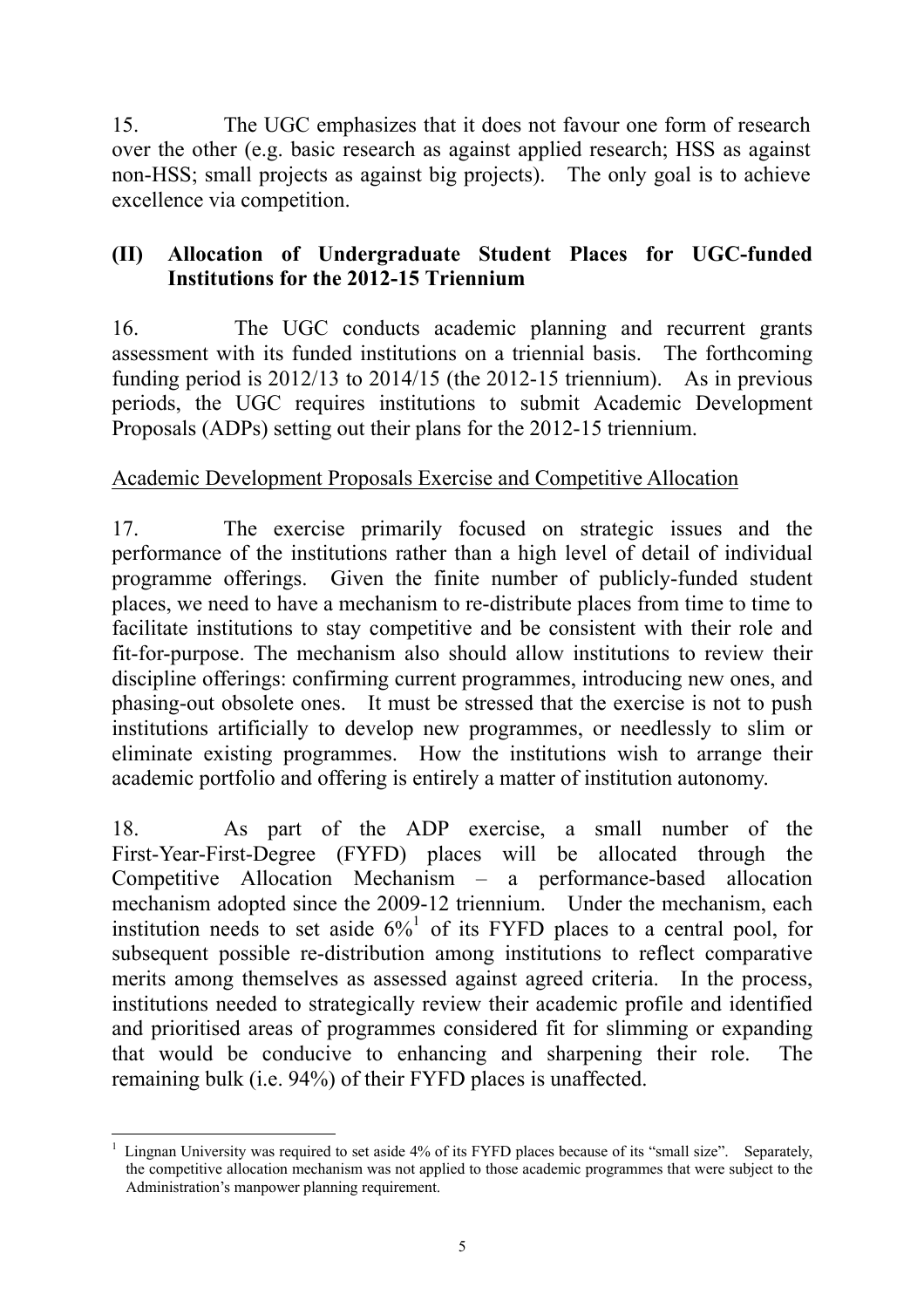19. The Competitive Allocation exercise primarily serves two purposes – (i) to encourage institutions to think through their whole institutional endeavour in a strategic manner, in particular their academic priorities; and (ii) to advance institutions' international competitiveness in line with their role, and the higher education sector as a whole. Places redistributed can also make room for accommodating institutions' proposals for new programmes.

# The Assessment Process for the ADPs for the 2012-15 Triennium

20. The assessment of the ADPs was a fair, transparent and interactive exercise. During the planning stage for the 2012-15 triennium, the UGC consulted and agreed with institutions on the rules, evaluation criteria, procedure and principles of the exercise. The UGC also provided the institutions a clear set of guidelines for their preparation of the ADPs. A dedicated group comprising overseas academics and local lay members of the UGC was formed to evaluate the ADPs. All local academic members of the UGC were excluded from the evaluation process. The group also met with the senior management of each institution in April 2011, and made its recommendations for UGC's consideration. At its May meeting, the entire UGC membership, again without the attendance of the local academic members, deliberated the recommendations for each of the eight institutions.

21. All the ADPs submitted by the institutions were evaluated according to the four agreed broad evaluation criteria as follows –

- (a)Strategy The institution has a strategy which enables it to deliver high quality and internationally competitive taught programmes which are consistent with its role; and which incorporates, where appropriate, collaboration with other institutions and the provision of any relevant self-financing activities.
- (b)Teaching & Learning The institution provides teaching and learning opportunities which are effective in enabling students to achieve outcomes which: (i) attest to personal and intellectual development; (ii) match international standards for the award of degrees; (iii) prepare students for their careers, and (iv) meet the needs of Hong Kong.
- (c)Advanced Scholarship The institution engages effectively in advanced scholarship appropriate to its role, and uses that scholarship to inform its undergraduate teaching and future research activity.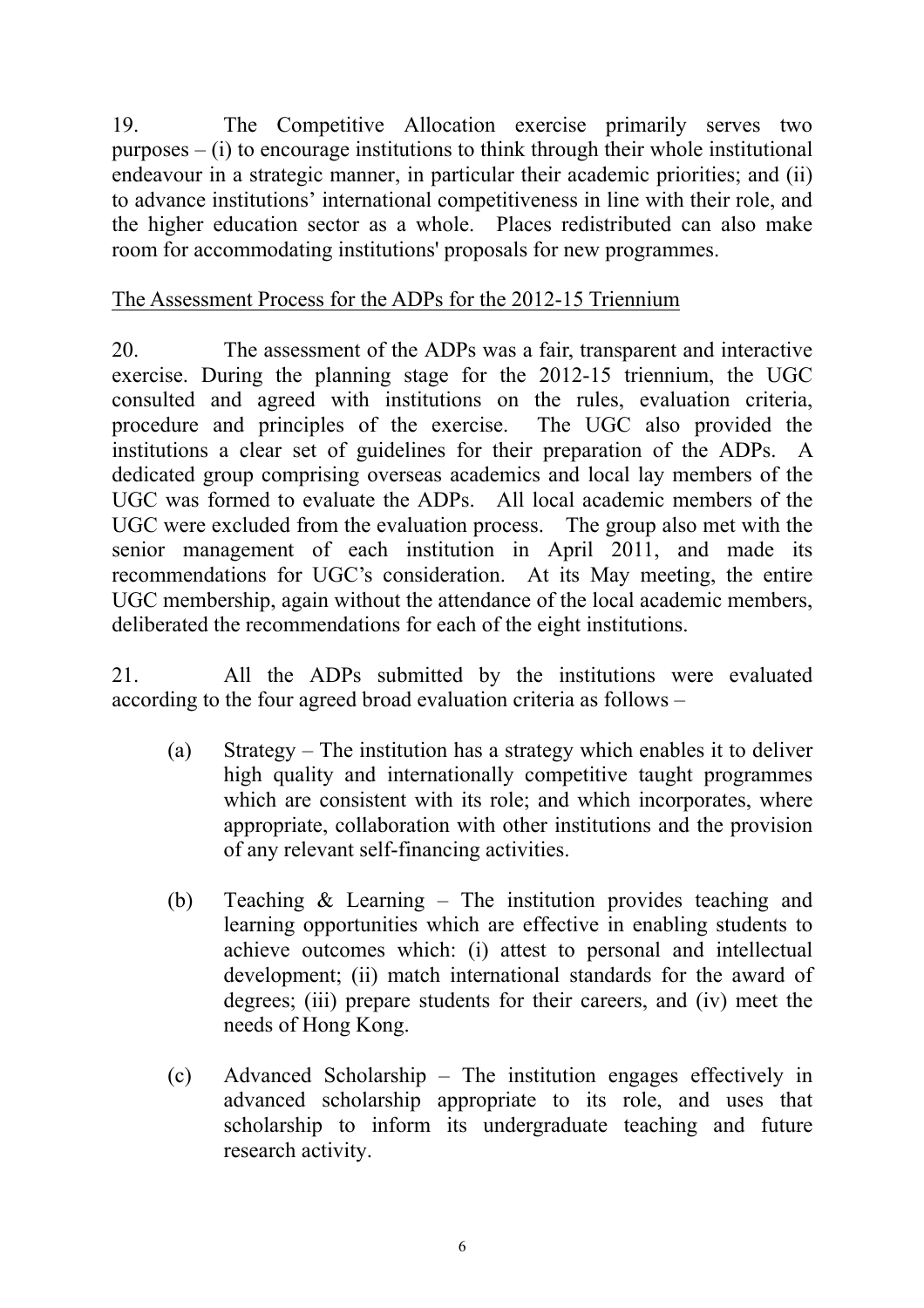(d)Community (including Culture and Businesses) – The institution has working relationships with the community that are appropriate to its role, which facilitate knowledge transfer and inform its teaching; and contributes to the transmission and preservation of cultural value.

### Allocation of the Undergraduate Student Places for the 2012-15 Triennium

22. The UGC wrote to the institutions in June 2011 informing them the Committee's comments on their ADPs and the allocation of student places for the 2012-15 triennium. When allocating the undergraduate student places, the UGC has taken into account the Administration's policies and initiatives, as set out in **Annex B**.

## Next Steps

23. Apart from specific manpower requirements set by the Administration in a number of disciplines, institutions have the autonomy to decide how to allocate their overall total student numbers across various programmes with respect to the UGC's advice on the numbers of student places. Currently, institutions are working out their internal allocation of places to individual programmes, and hence it is premature to disclose the student places allocated to each institution at this stage. The UGC will work out the funding requirements and submit its recommendations to the Administration later in the year, and will subsequently make a submission to the Legislative Council.

University Grants Committee Secretariat July 2011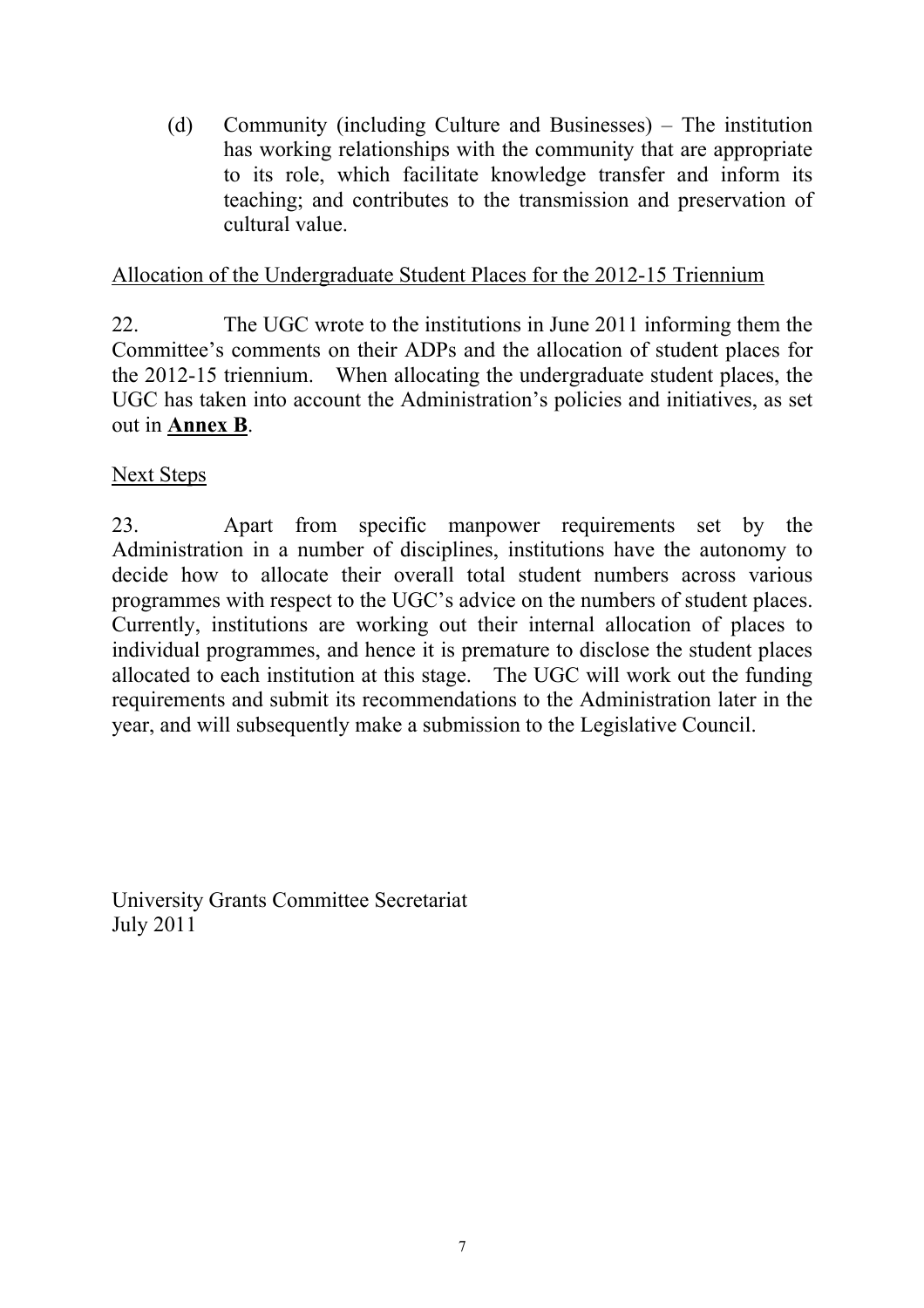#### **Annex A**

#### **Elaboration of UGC's Initiatives on Introducing Greater Competitiveness in Allocating Research Funding**

#### Research Postgraduate Places

 In 2011/12 there will be 5,595 research postgraduate places. In 2008/09, the allocation of all of the then 4,765 research postgraduate places was historically based, without any direct reference to performance, quality assessment or competition. This arrangement tends to favour established institutions with emphasis in research. The UGC and institutions have reached a consensus that genuine competition for research postgraduate places will allow them to flourish.

2. The greater competition in the allocation of research postgraduate places has two main characteristics:

- (a) it will be gradual, so that no institution might be destabilized in the process; and
- (b) competition will be multi-faceted, and based on assessments of success in research, such as peer reviews. This is considered appropriate given that in the UK, which operates a funding system similar to ours, almost all research postgraduate places are provided by various Research Councils in association with research grants. In the US, all research postgraduate places are associated with research funding obtained through competitive bidding. The intention is that research postgraduate places should best be allocated in association with peer-review mechanisms.

3. The UGC began to allocate research postgraduate places on a competitive basis during the 2009-12 triennium, starting with the 800 new research postgraduate places provided during the triennium. Other research postgraduate places will be gradually released for competition so that in five years from 2012/13, half of the total places (i.e. about 2,800 of some 5,600 places) will be allocated competitively. Two methods were introduced in 2009/10: a new PhD Fellowship Scheme of RGC, which allocates research postgraduate places based on the quality of applicants nominated by institutions (about 400 places to be so allocated by 2016/17); and institutions' success in obtaining peer-reviewed UGC and RGC-funded research projects (600 places to be so allocated by 2016/17).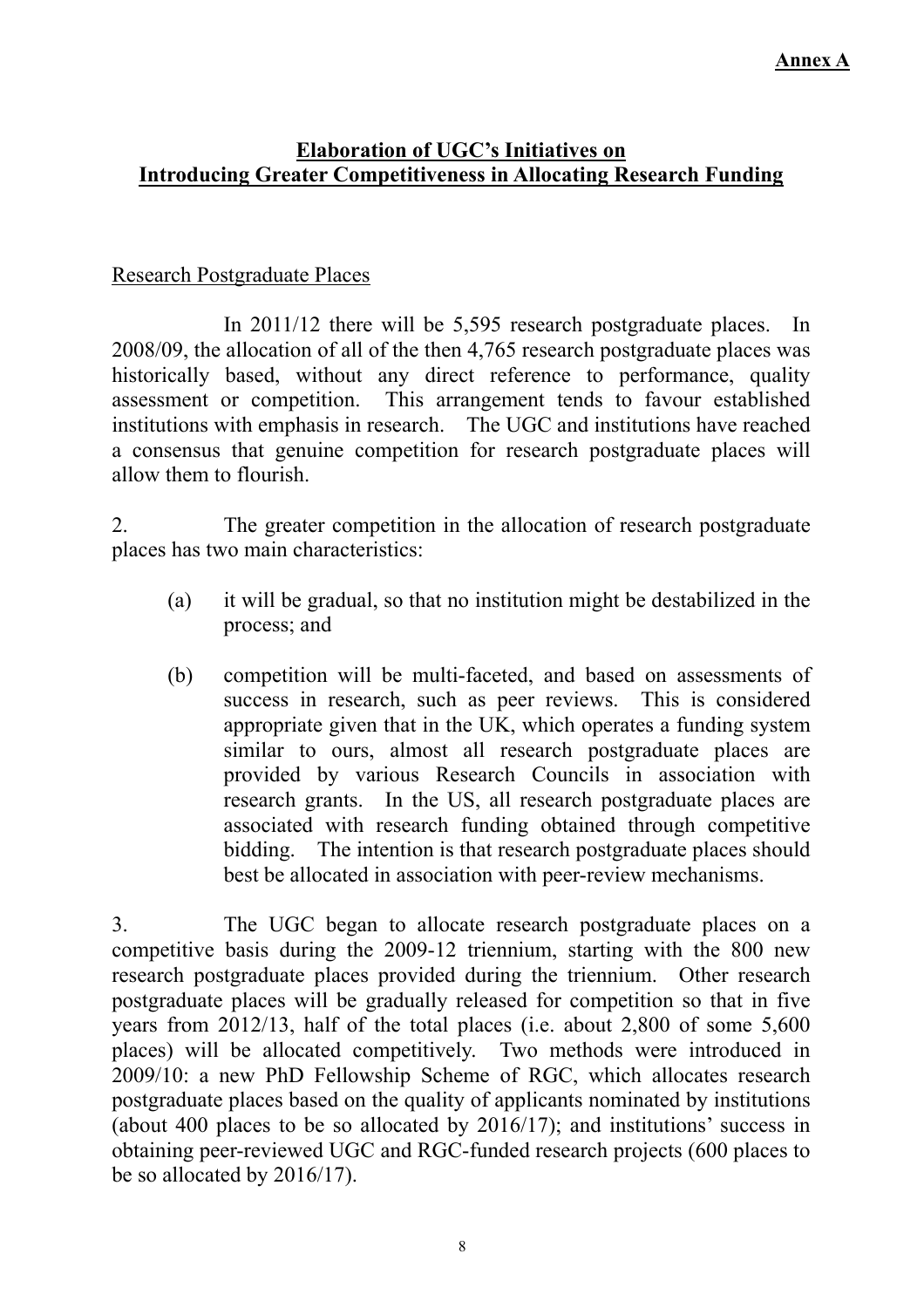4. Starting from 2012/13, the following three methods will be added to inform the distribution of places:

- (a) results in the latest Research Assessment Exercise (RAE) (600 places to be so allocated by 2016/17);
- (b) outcome-based evaluation of research postgraduate programmes (600 places to be so allocated by 2016/17); and
- (c) allocation by RGC (600 places to be so allocated by 2016/17). As a long term target, RGC intends to allocate most of these 600 places through the PhD Fellowship Scheme. Before then allocation will be by reference to institutions' success in peer-reviewed RGC-funded research projects.

## Research Portion of the Block Grant

5. The bulk of UGC funding is provided to institutions in the form of a Block Grant. The Block Grant comprises two key components, about 75% for the teaching portion, and 25% for the research portion (at about \$2.7 billion).

- 6. The research portion of the Block Grant serves two main purposes:
	- (a) to allow institutions to undertake some basic research, to follow its own ideas and to develop its own capability; and
	- (b) to provide indirect/on-costs for project grants (such as academic and other supporting staff time, accommodation and equipment costs) obtained from the RGC.

7. The UGC plans to improve the mechanism for distributing the research portion of the Block Grant, as follows:

- (a) a new indirect/on-costs element will be created and expanded gradually within the research portion so that an increasing part of the research portion is awarded according to institutions' success in obtaining RGC Earmarked Research Grants; and
- (b) a further RAE will be conducted on a new and sharpened basis to assess comparative research strengths of institutions, to form the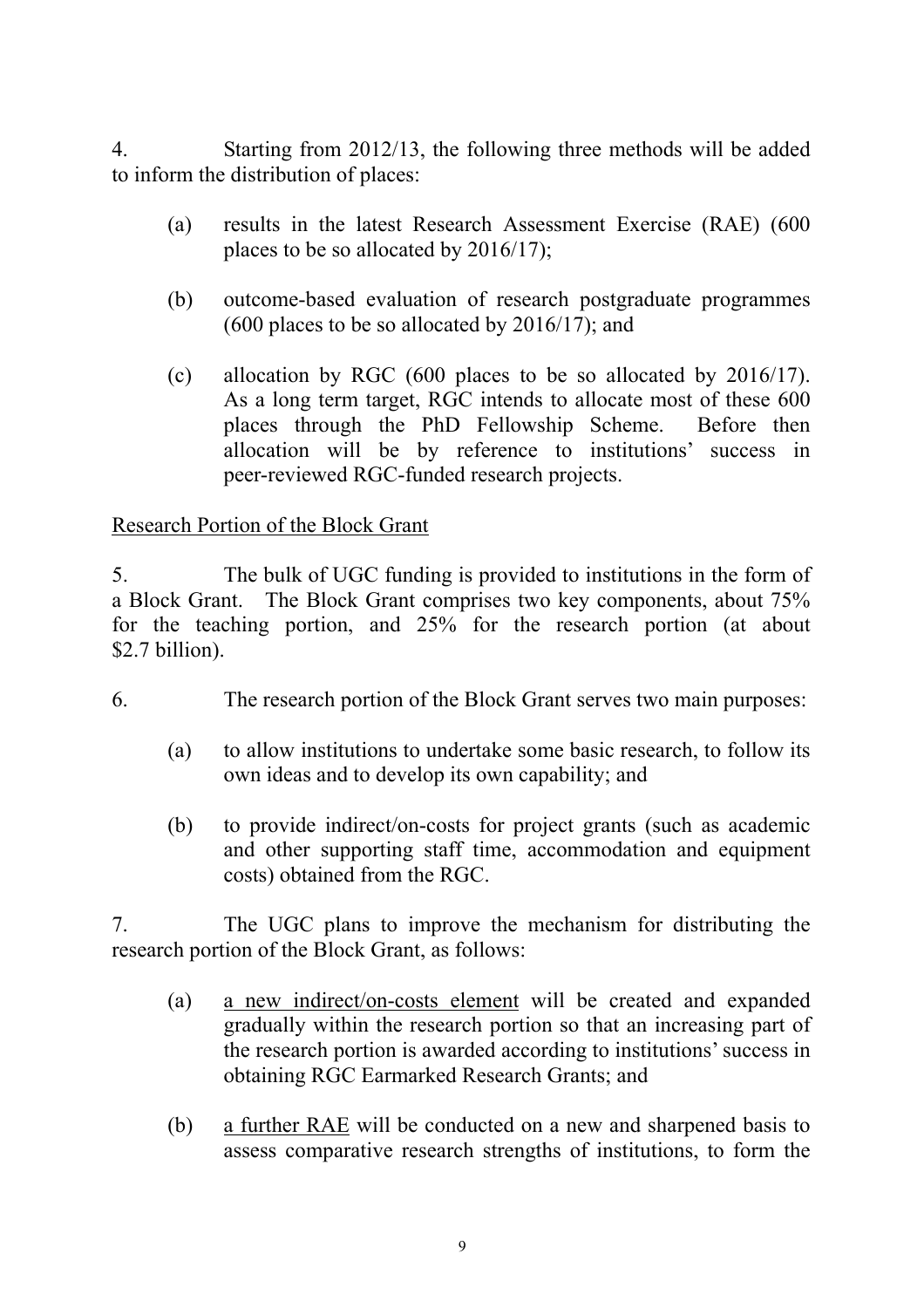basis of funding within the Research element of the Block Grant (see paragraphs 21 to 24 below).

The Basis to Establish a New Indirect/On-costs Element Slowly Building Up to 12.5% of the Block Grant for Distribution in Association with Institutions' Success in RGC Earmarked Research Grants

8. The reasons for establishing a new indirect/on-costs element within the research portion of the Block Grant are as follows:

- (a) this will bring Hong Kong in line with practices in other jurisdictions where excellent research is conducted; and
- (b) it is necessary to ensure that project grants disbursed by the RGC are fully funded in respect of their indirect/on-costs.

9. Our institutions have come a long way in conducting research since 1991/92. We have reached a stage where the funding model for research developed in the past needs to be reviewed and sharpened in order to follow the general research strengths of our institutions as compared with those of 20 years ago. The major reason behind the UGC's proposal to allocate progressively up to 12.5% of the Block Grant in association with institutions' success in RGC Earmarked Research Grants is benchmarking with other jurisdictions doing excellent research.

10. In the US, all research funding, whether through government or private sources, is project based and therefore competition driven: there is no such thing as a research portion of general funding. In the UK, about 50% of research funding comes from the Block Grant, and 50% from various Research Councils. (There is another significant element of peer reviewed research funding from charitable foundations.) In Hong Kong, the amount that is project driven (currently about \$800 million) is far less than the \$2.7 billion in the research portion of the Block Grant − driven by the RAE – and the \$1.4 billion allocated as RPg places. If 12.5% of the Block Grant is driven by project grants as proposed by the UGC, we would achieve a much better balance and bring Hong Kong more in line with international norms.

11. About \$800 million of project grants disbursed by the RGC depends on the research portion of the Block Grant for indirect/on-costs. The real costs – or full costs – of research include not only the direct costs (covering research assistants and supporting staff, consumables and some equipment) of carrying out research as provided in the form of RGC project grants, but also the indirect costs (notably the time of the Principal Investigator involved and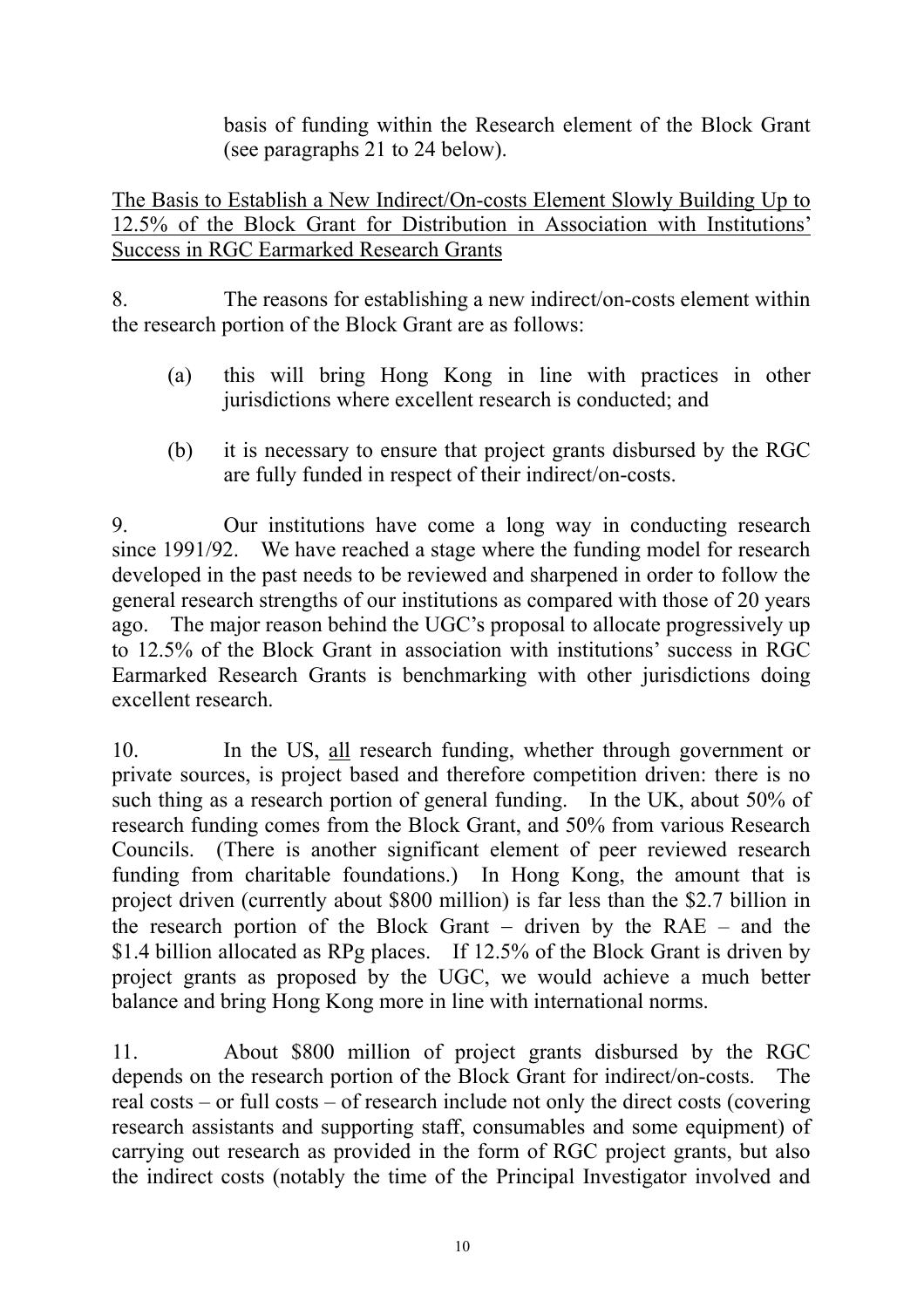other elements such as accommodation, the use of equipment and facilities already in place, and other management and administrative costs).

12. Taking reference from the data derived from information on research funding in the UK<sup>2</sup>, with adjustments taking into account the Hong Kong situation (e.g. higher salaries for Principal Investigators and lower salaries for research assistants in Hong Kong as compared with the UK), the total average indirect costs for projects in UGC funded institutions is estimated to be as high as 185% of the direct costs.

13. The UGC plans to award, over a period of nine years starting from 2012/13, 12.5% of the Block Grant (half of the research portion of the Block Grant or about \$1.35 billion) according to institutions' success in obtaining RGC Earmarked Research Grants. This is considered appropriate because as mentioned in paragraph 6(b) above, part of the research portion of the Block Grant is meant to cover indirect/on-costs for RGC projects. Currently, the research portion of the Block Grant is allocated to institutions without reference to the magnitude of project grants obtained by each institution from RGC. The change will build a direct correlation between the magnitude of RGC Earmarked Research Grants an institution obtains, and its share of the research portion on indirect/on-costs (i.e. the new indirect/on-costs element).

14. The long term consequences of not providing institutions with full – or close to full indirect/on-costs – can be serious, in that institutions which otherwise could conduct excellent research using RGC Earmarked Research Grants may be discouraged from doing so, or to do so, they need to use funding meant for other purposes (i.e. teaching funds) to subsidize the indirect/on-costs for such research projects. The RAE conducted in 2006 only measured (historical) research outputs, which do not always correlate with the magnitude of RGC grants. Further, the RAE can only be conducted at a frequency of once several years, given the need to avoid undue burden on institutions. It cannot reflect in a timely manner the dynamism of institutions and their changing success in obtaining RGC Earmarked Research Grants.

#### UGC's Measures to Ensure Smooth Implementation of the Indirect/on-costs Element

15. The UGC has consulted the institutions on several occasions, and has decided to implement a number of measures to address the institutions'

 $\overline{a}$  $2$  We understand that the indirect costs structures of research projects in the US are similar to those in the UK. In the US research funding bodies tend to "negotiate" the level of indirect costs with institutions and hence they vary from institution to institution and body to body.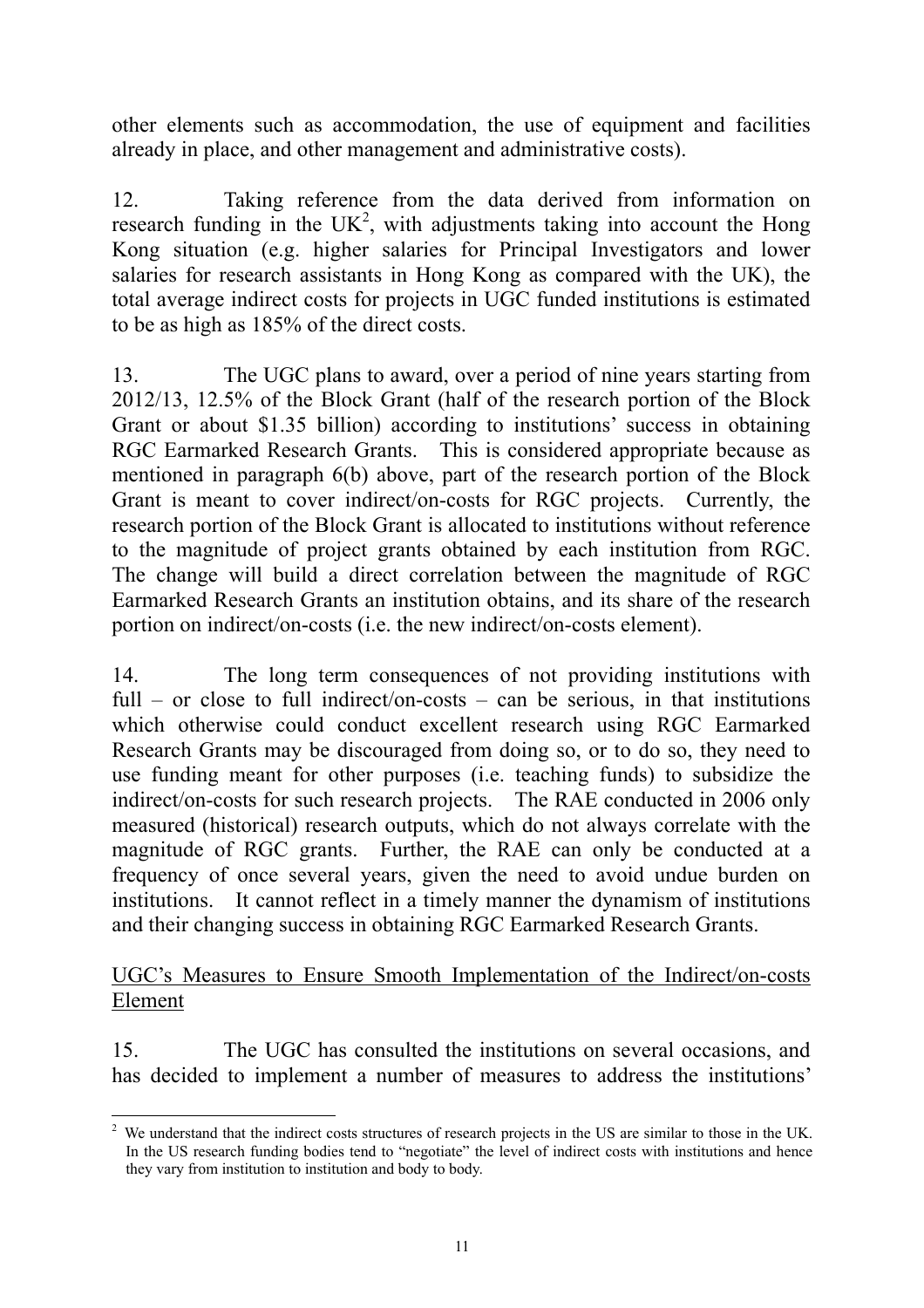concerns, which are categorized as follows:

- (a) concerns relating to the magnitude and pace of change (paragraph 16 below);
- (b) concerns relating to HSS disciplines (paragraphs 17 to 20); and
- (c) concerns on the need to assess outputs of research (paragraphs 21-24).

## The Pace and the Magnitude of Change

16. On institutions' ability to cope with the magnitude and pace of change, the UGC has decided to take the following measures:

 (a) regarding the change to award 12.5% of the Block Grant (about \$1.35 billion) on a more competitive basis as the new indirect/ on-costs element of the research portion, the transition period has been lengthened from five years (as originally proposed) to nine years and tapered in the early years so that the pace of change will be more gradual. Broadly speaking, the maximum variable funding that an institution's management needs to take account of in the first year is 1.3% of its Block Grant, the second year 2.6% and the third year  $3.9\%$  (see sub-paragraph (b) below) – and losing such an amount would imply zero success under the RGC Earmarked Research Grants. Since zero success for any institution is extremely unlikely, the impact on institutions should be manageable.

 Looking more long term, it is extremely unlikely that an institution would lose all the 12.5% in the ninth year or any subsequent year. as this implies that such institution would obtain zero grants under the RGC Earmarked Research Grants. The most important point is that by introducing greater competition in awarding research funding through the new indirect/on-costs element, institutions that perform better will be rewarded promptly and provided with adequate resources as indirect/on-costs to undertake excellent research;

(b) the magnitude of change will be designed so that during the first triennium, only about 1.3% of the Block Grant will be added annually to the competitive indirect/on-costs element; 1.4% for the second triennium; and 1.5% for the third triennium;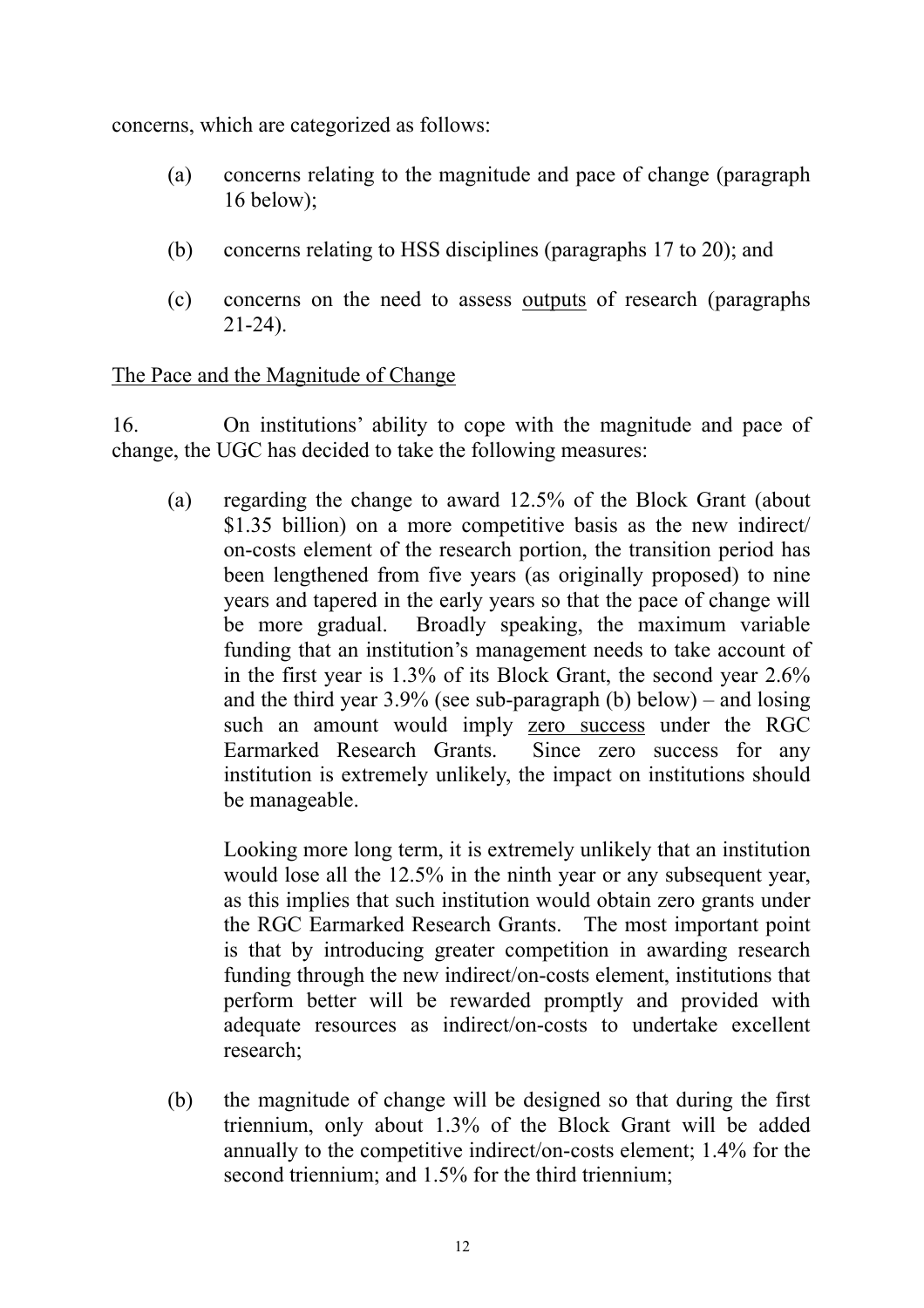(c) the allocation mechanism in respect of the bulk of the Block Grant will be maintained. The allocation of the teaching portion (75%) of the Block Grant) and half of the research portion (the Research and Professional Activities elements at 12.5% of the Block Grant) will remain unchanged, while the new indirect/on-costs element (at 12.5% of the Block Grant after nine years) will be awarded according to institutions' success in obtaining RGC Earmarked Research Grants projects. The entire Block Grant (including the indirect/on-costs element) will be allocated to Heads of Institutions, not Principal Investigators, and each Head will have full discretion to allocate such funding within his/her institution.

Finally, the UGC has agreed to conduct a review of the scheme before the end of the first triennium (i.e, before 2015, instead of before the end of the second triennium as originally proposed). Amongst other matters, the review will consider the pace of increase of the new indirect/on-costs element and assess how long the HSS premium mentioned in paragraph 19(a) below should last.

## $HSS$  Disciplines<sup>3</sup>

17. There are concerns from some institutions and stakeholders that HSS research will be adversely affected by UGC's proposal because HSS has a different paradigm in research:

- (a) HSS academics apply less frequently for project grants than other disciplines, and they tend to need research time more than resources; and
- (b) it would be fairer to assess HSS research by way of outputs (through the RAE) than inputs as measured by the RGC process.

18. In assessing these comments, one should bear in mind the fact that 50% of the research portion of the Block Grant will continue to be distributed according to the RAE, and each Head of Institution will have full discretion to allocate within his institution the new indirect/on-costs element as well as other parts of the Block Grant given to him/her (amongst others, to maintain a balance between HSS and non-HSS research as deemed desirable by the Head). Institutions should therefore be able to cope with the change and to maintain a desirable balance between research in HSS and non-HSS disciplines as the Head of Institution sees fit, given the gradual pace of change over nine years.

<sup>&</sup>lt;sup>3</sup> Business Studies are not included within HSS as they are under a separate Panel under the RGC.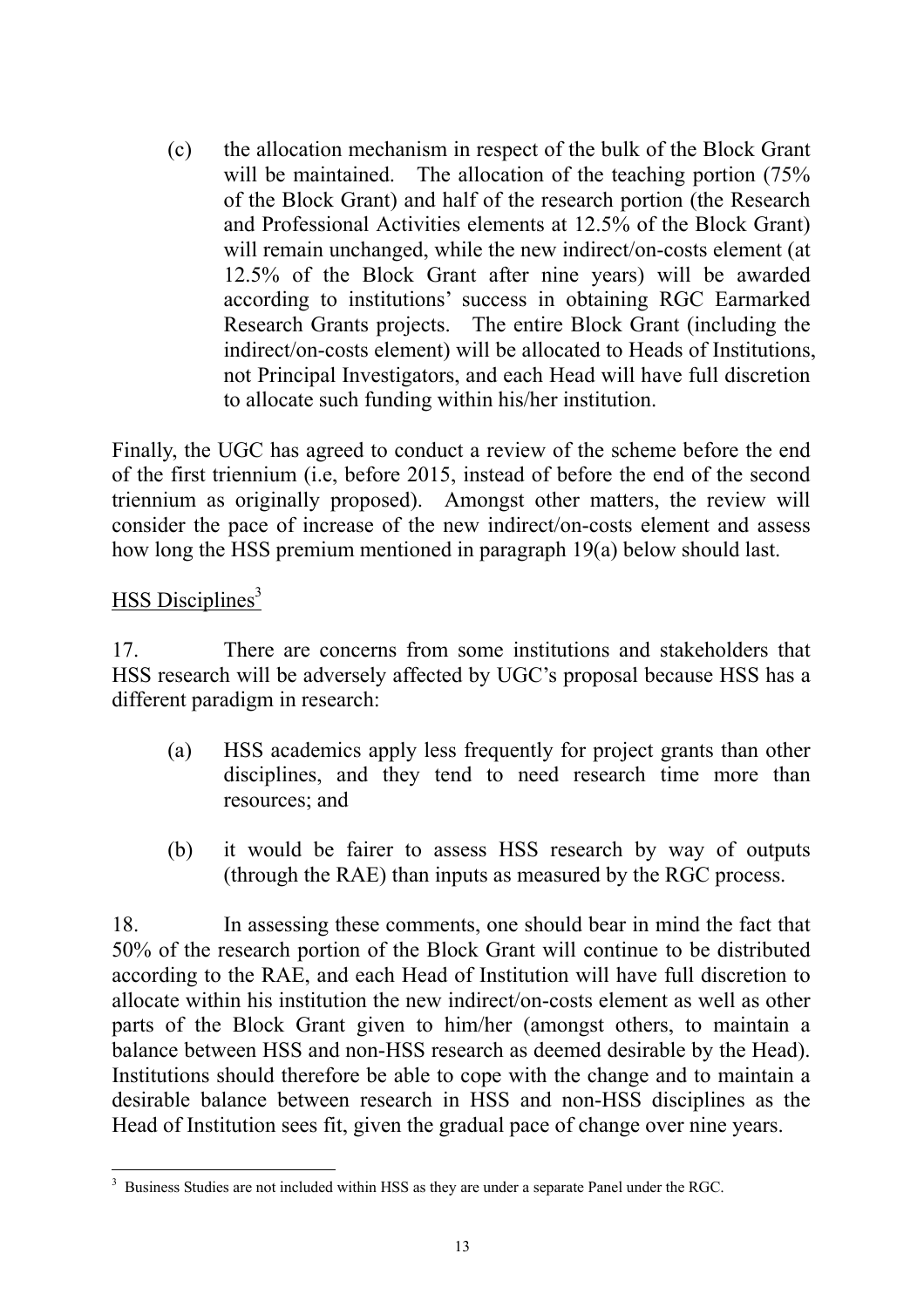19. Notwithstanding paragraph 18 above, the UGC is keen to facilitate improvement and excellence in research for all disciplines, including HSS. The UGC has therefore decided to take the following measures to ensure that excellent HSS research flourishes:

(a) the UGC will implement a time-limited measure to set aside 18% of the new indirect/on-costs element in the research portion of the Block Grant as a dedicated pool for HSS to encourage more HSS academics to participate in RGC Earmarked Research Grants funding schemes.

While HSS academics account for some 34% of all academics in UGC-funded institutions, HSS' share in RGC Earmarked Research Grants projects in 2010/11 was 11.6% in terms of monetary grants, and 16.7% in terms of number of projects (The average cost of an HSS RGC project is 66% of a non-HSS RGC project). Without an HSS premium, HSS projects would take up about 14% of the total indirect/on-costs, given sub-paragraph (c) below. HSS participation in the RGC system is lower than "its share" of the academic staff community and the UGC considers it desirable to encourage more HSS participation in RGC grants by providing HSS with a "premium" during a transition period. This will ensure that the introduction of an indirect/on-costs element will not have the unintended effect of diminishing the importance of and investment in HSS research;

(b) the UGC will also provide additional annual funding of \$20 million to the RGC starting from 2012/13 to allow it to improve its operation better to support HSS research, which generally has a greater demand for Principal Investigator's time (e.g. in the form of teaching relief) than other resources such as supporting staff, equipment and consumables. The RGC has agreed to use about \$10 million of the additional funding to extend the teaching relief grants attached to RGC's General Research Fund projects from four disciplines to all HSS disciplines, and to lengthen the minimum duration of such relief from 4 months to 6 months. The balance of \$10 million is for introducing a prestigious new fellowship scheme for outstanding academics of HSS disciplines; and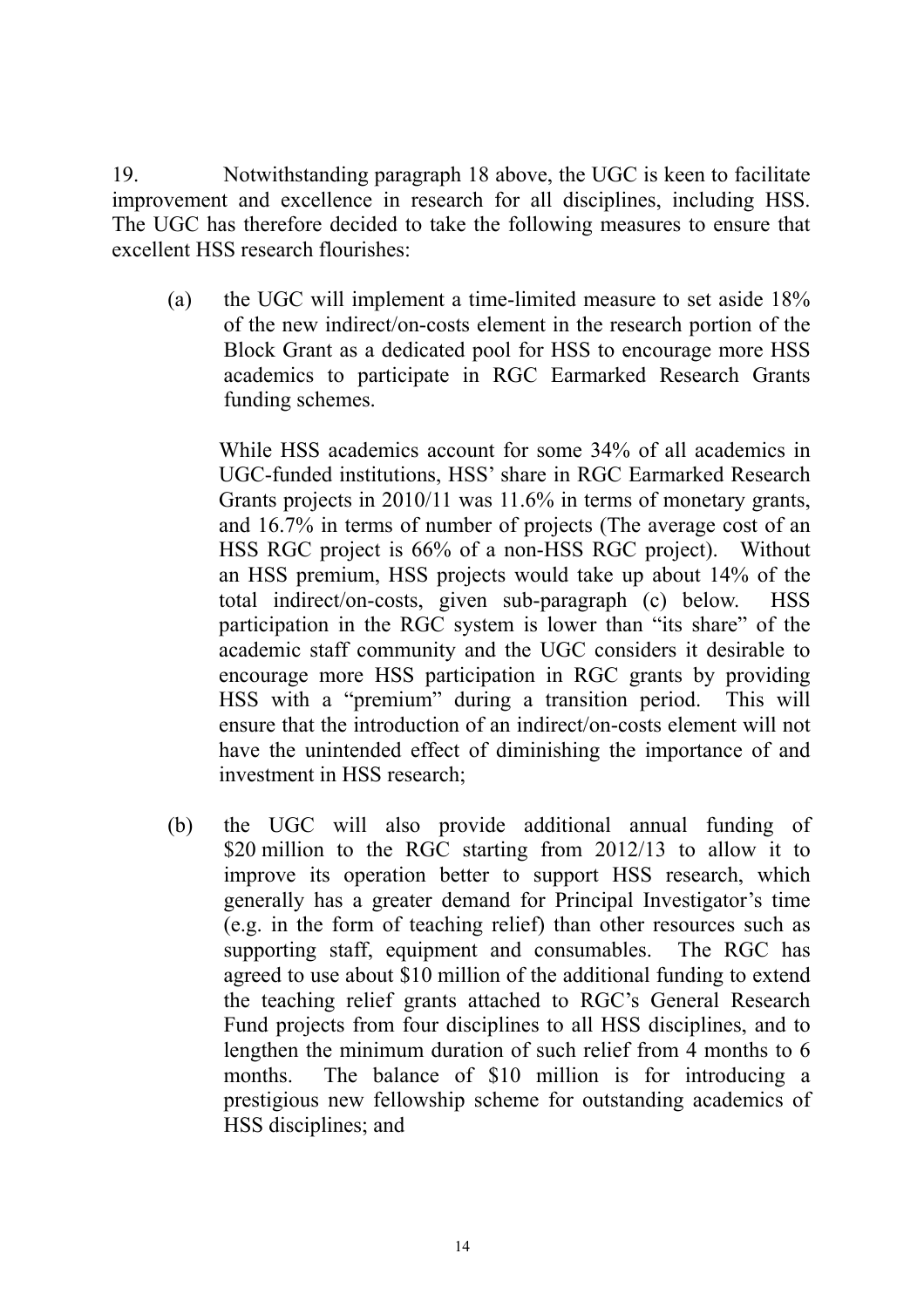(c) on implementation of indirect/on-costs, the data suggests that about 50% of the indirect/on-costs for RGC's projects in fact relates to Principal Investigator's costs (i.e. time spent on projects). The UGC will, starting from 2012/13, allocate the indirect/on-costs element on a 50/50 basis, so that 50% of the indirect costs will be allocated as Principal Investigator's costs, to be evenly allocated to each RGC Earmarked Research Grants project on the assumption that broadly speaking, the involvement of the Principal Investigator in each project is the same. The other 50% of indirect costs will be allocated as on-costs, in line with the amount of the project grant. As compared with the existing method of providing on-costs solely on the basis of the magnitude of project grants, this arrangement "favours" HSS disciplines, because their Earmarked Research Grant per project is generally considerably lower (about 66% of a non-HSS Earmarked Research Grants project), but they will get the same amount of Principal Investigator's cost per project as non-HSS projects.

20. As a related issue, the RGC plans to implement an Early Career Scheme to ensure that more research funding (up to \$100 million of new funding) will be provided to nurture junior new academics, and HSS disciplines will also benefit from the new scheme.

#### A New and Sharpened RAE to Inform Research Funding

21. Generally, research grant applications provide an up-to-date view, while research outputs (as measured by an RAE) are mainly based on historical performance, and do not reflect dynamism in the system. It is also relevant that past outputs are part of the evidence base for awards of future grants, and therefore research outputs are already part of the RGC peer review system. However, the UGC is aware of the imperfect capture of research outputs and current imbalance in applications/success between HSS and non-HSS disciplines in RGC Earmarked Research Grants. While these have been addressed above (see paragraphs 17 to 19), the UGC does acknowledge that there is a need to address research outputs in a well-defined and rigorous way.

22. The UGC has thus acceded to institutions' request to conduct a further RAE to inform the distribution of that part of the Research element which is not awarded in accordance with the institutions' success in RGC Earmarked Research Grants. This will proceed side by side with more competitive allocation of the research portion of the Block Grant through the indirect/on-costs element.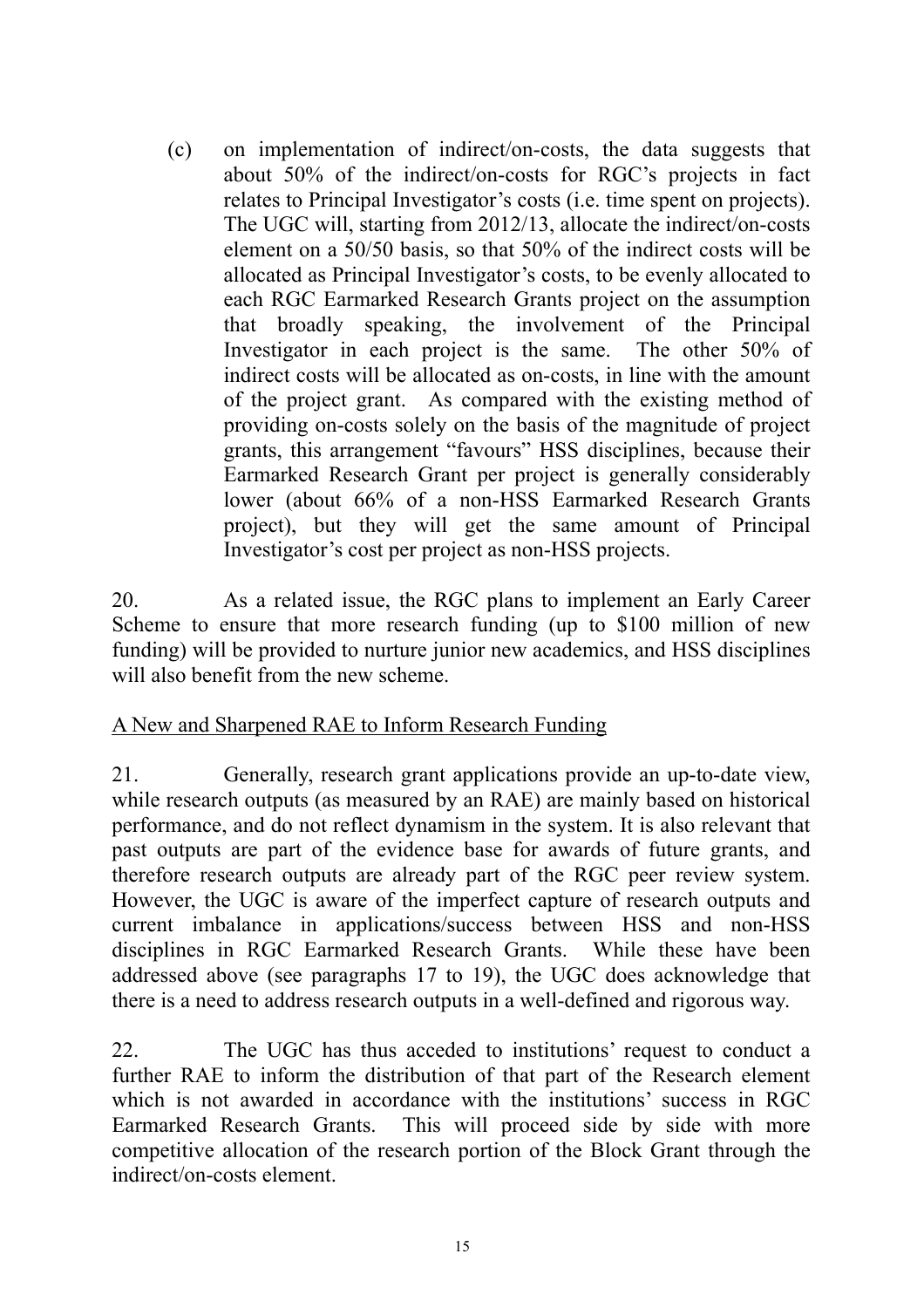23. The UGC has decided that, as with other allocation methods advocated by the UGC, the new RAE must reward excellent research. The UGC will aim to differentiate as far as possible, realistic and achievable Therefore, the new RAE needs to adopt a new allocation model based on an assessment of comparative research strengths; the research strengths and weaknesses in any institution will be measured and resources allocated to Heads of institutions on the basis of such strengths/weaknesses; and international standards of research excellence will be applied with international experts advising the UGC on the assessment of research.

24. The UGC and the institutions have agreed that it would be appropriate to conduct the coming RAE in 2014, taking into account the need for institutions to focus on implementation of "3+3+4" in the next couple of years. The UGC will consult the UGC-funded institutions and work with them towards this goal.